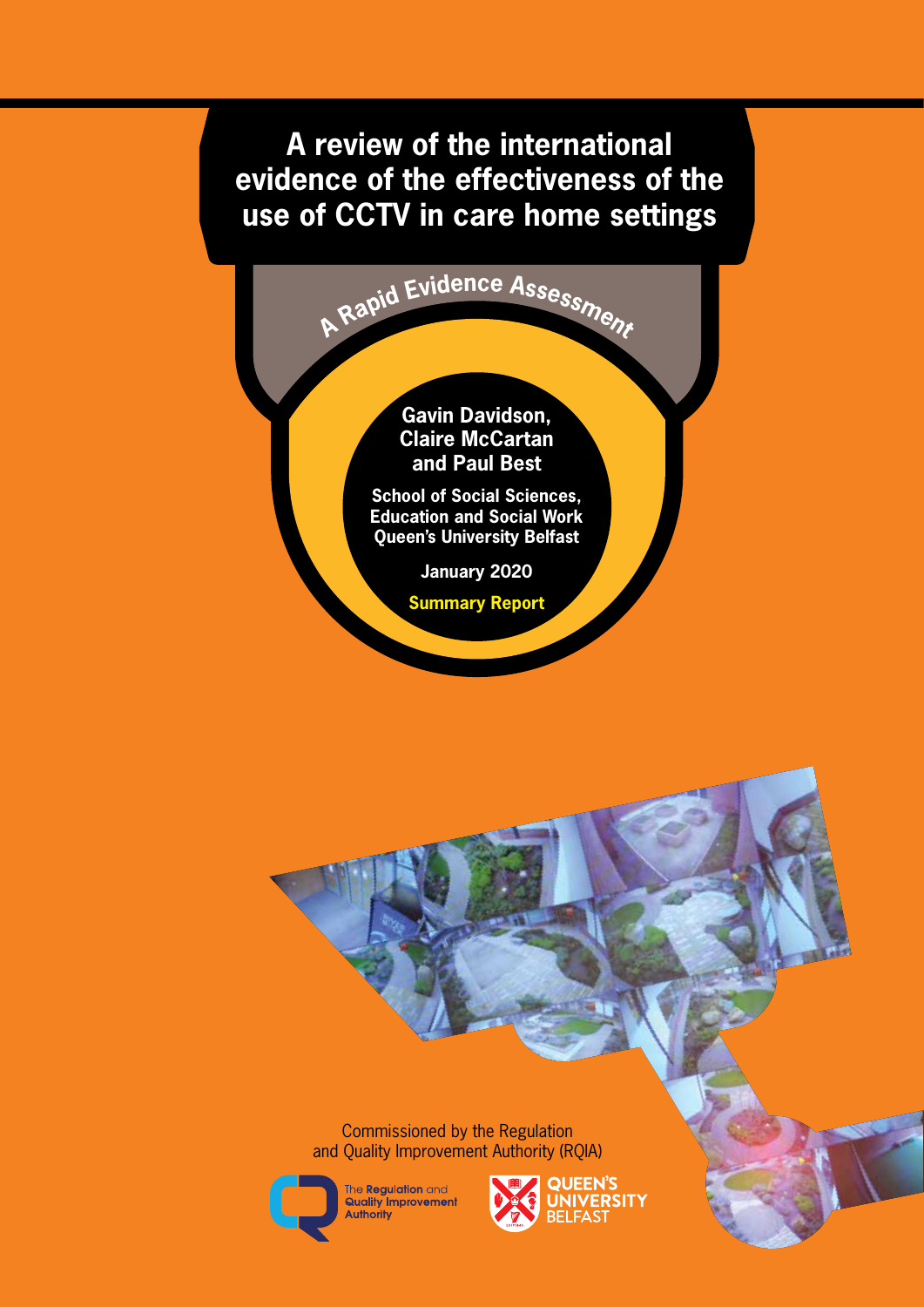**ummary the report**

## *Overview of the report*

**The report begins with the rationale for this review which is in response to concerns regarding the quality of care and the potential for abuse in care home settings.** 

**It then considers the range of technology used to monitor people within such settings, with particular reference to Closed Circuit Television (CCTV) based technology. The next section focuses on the complex ethical debates relevant to the use of monitoring technology in care home settings and the policies and guidance developed for the use of such technology in Northern Ireland and internationally.** 

> **The report then focuses on the rapid evidence assessment of the research on the effectiveness of the use of CCTV in care home settings for service users, carers/families and service provides. The methodology used to conduct the evidence assessment is presented followed by the key findings, including a table summarising all the included studies. The final section of the report considers the possible implications of the current debates and evidence for law, policy, service provision and practice in Northern Ireland.**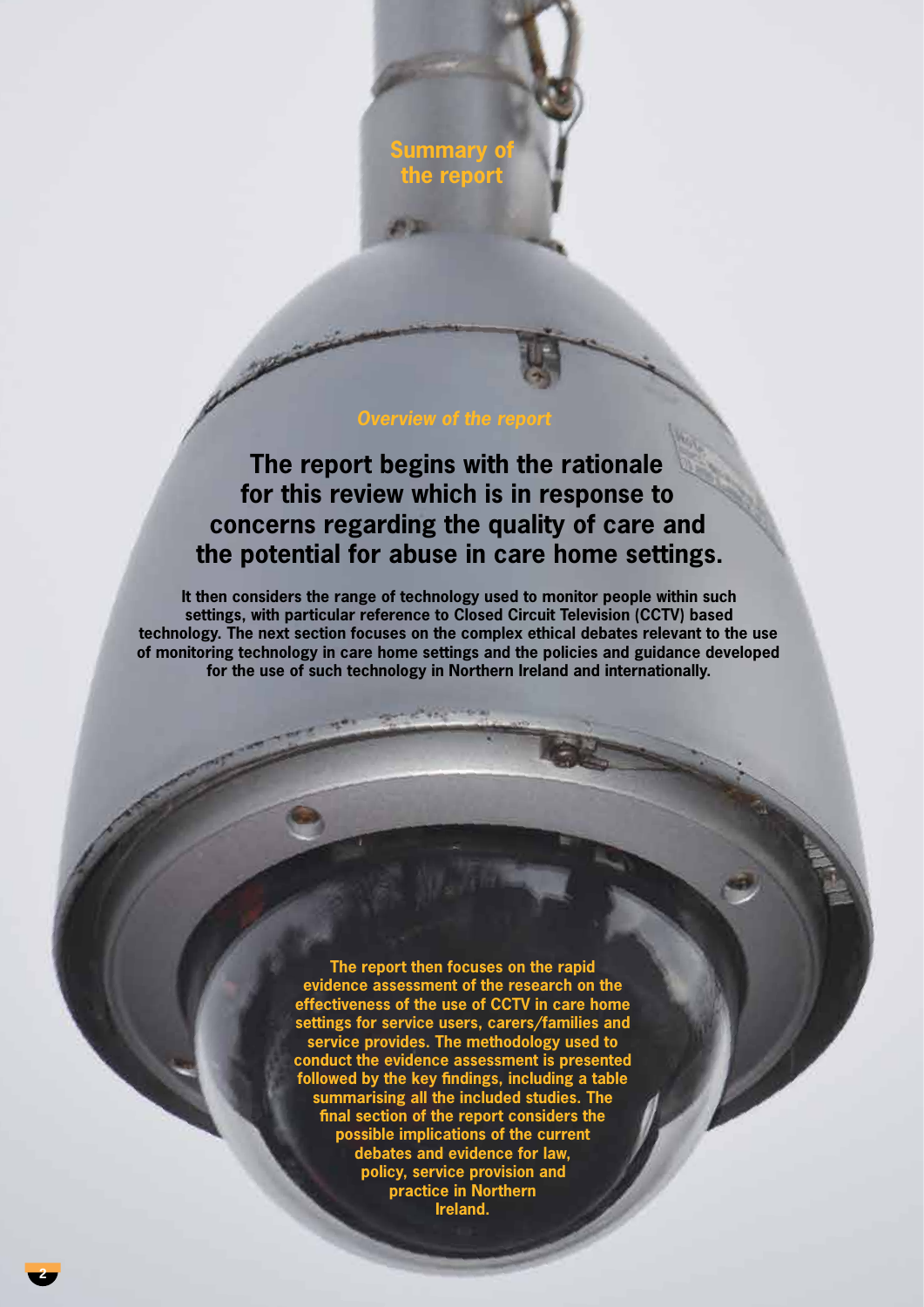

**The background for this report is largely due to the concerns raised about the quality of care and the potential for abuse in care home settings. These include at Winterbourne View Hospital in England, and more locally, Dunmurry Manor Care Home and Muckamore Abbey Hospital in Northern Ireland. In all three cases CCTV played an important role in recording potentially abusive behaviour by staff.** 

An important initial clarification is that concerns were not initiated by CCTV in these cases but it was used to explore concerns that had been identified by staff or family members. In the case of Muckamore, the CCTV recordings did then lead to the identification of other concerns.

It's also important to highlight from the start that there is a general acceptance of the importance of promoting the quality of care, and of preventing the abuse of people, in care home settings. This report focuses on the more complex question of how that can be best achieved for all people across all care home settings. In addressing this, the evidence of the effectiveness of CCTV is central and the main focus of the report but there are a range of overlapping issues which are also important to address including the range of technology, the ethical debates and the existing law, policy and guidance.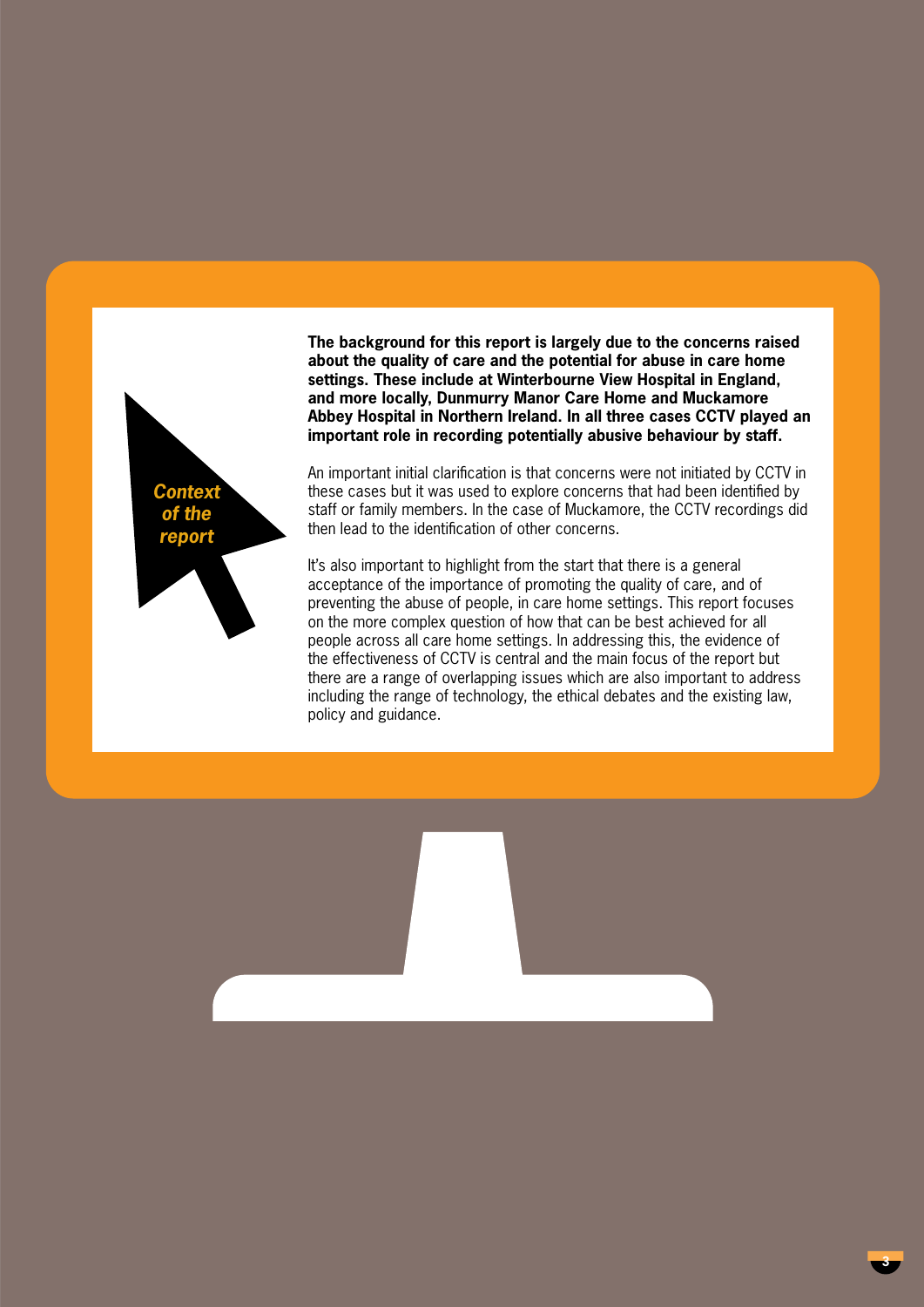# *How is technology used to monitor people in care home settings?*

CCTV is one of a wide range of technology used to monitor people in care home settings. Indeed its uses are varied and ranging (see main report for details). The Care Quality Commission (2018) has summarised the main categories of technology currently being used:



**Telecare** – including personal alarms that people wear or put in their home; sensors that can track activity and identify risks; memory aids

### **Telemonitoring** –

wearable, implants or in the home to monitor health such as: blood sugar, blood pressure, temperature, heart rate, breathing





**Telemedicine or telehealth** - phone or video contact between people and health and social care professionals and between professionals

**Digital records** - including: care plans, staff information



**mHealth** (or mobile health) including: apps, online patient communities, wearable technology to promote health

**Automated triage technology** – apps and devices that use algorithms



**Overt and covert surveillance systems** in communal/private

settings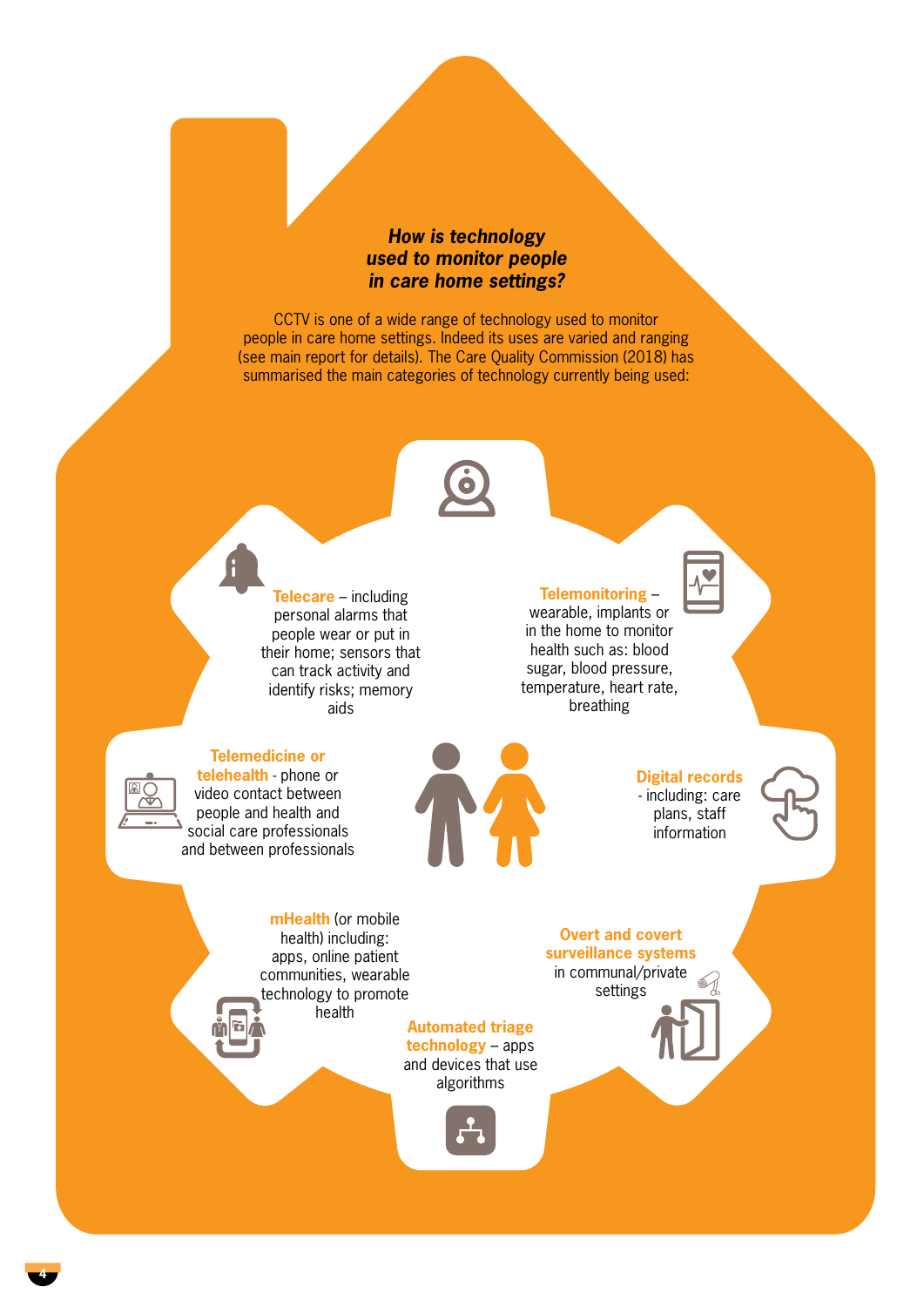*What are the ethical debates relevant to the use of monitoring technology in care home settings?*

The ethical debates relevant to the use of CCTV are also important to consider. A useful frame for these debates has been proposed by John Chesterman (2017) Deputy Public Advocate for Victoria in Australia.

Adapted for the Northern Ireland context it asks how one would respond if the Department of Health proposed installing CCTV in your living room, kitchen, bathroom and bedroom with the aim of promoting your health and protecting you from harm. Chesterman surmises the instinctive response is likely to be negative.

Interestingly however, the initial instinctive response to the proposal that CCTV be used to try to prevent abuse of people in care home settings can be mixed or even positive. Some of the key ethical debates are therefore explored. These include:

Rights based issues – the balancing of protection and privacy

The benefits vs harm debate – the potential intended and unintended effects of increased uses of technology

Perspectives of service users who live in care Legal debates including issues of capacity and consent Practical and economic perspectives – what are the possible and best use of limited resources

home settings, their family and friends, and staff who work in care home settings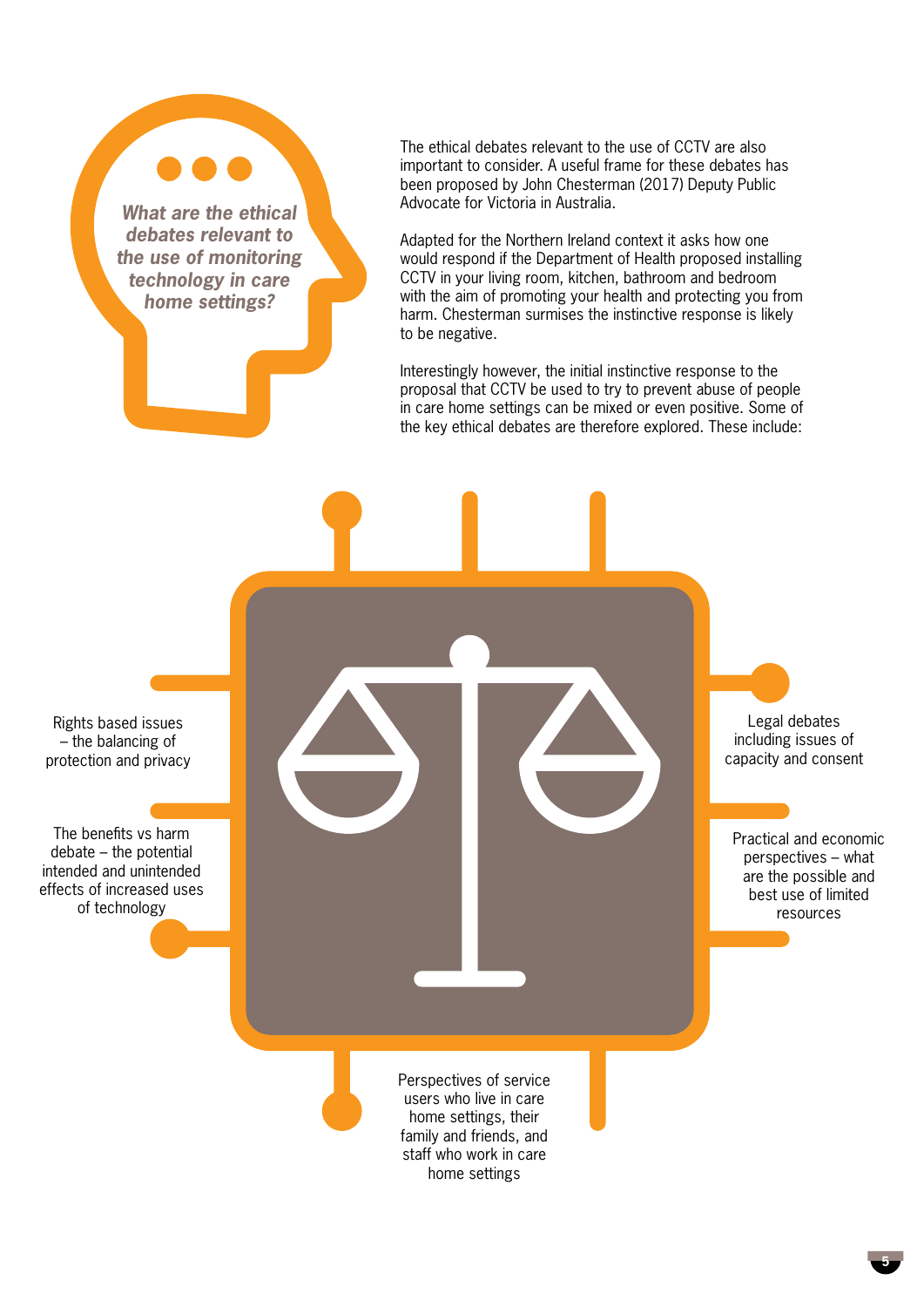*What policies and guidance have been developed for the use of monitoring technology in care home settings?*

There are already many existing policies and guidance relevant to the use of CCTV in care home settings and so important excerpts from these key documents are provided within. The general themes contained within existing policies and guidance include:

- (1) that CCTV should be for a specific purpose (to promote care/prevent abuse);
- (2) it is based on a comprehensive assessment;
- (3) there needs to be consultation with all involved;
- (4) issues of consent and capacity need to be addressed;
- (5) the relevant legal requirements need to be considered;
- (6) the associated need for training should be identified and;
- (7) the wider practical and operational issues also need to be considered.

Most current guidance mandates a process of carefully considering all the relevant issues before installing CCTV within care settings. However, the National Disability Authority (NDA) (2015) in Ireland have issued more specific *NDA advice on CCTV in residential settings*. It states that: "The National Disability Authority advises against the introduction of CCTV as practice in residential disability centres for the purpose of detecting or deterring abusive behaviour…The introduction of CCTV technology cannot be a substitute for tackling issues around culture, practice, and fundamental respect for the human rights of service users that should underpin disability services. People with disabilities say that what makes them feel safe is being treated with dignity and respect by staff, feeling included, being

supported to be independent and to advocate for themselves. Even with CCTV, abuse can take place off-camera or in private zones like bedrooms if there is a negative culture and a lack of respect. The introduction of CCTV would also raise serious issues around privacy, consent, and security and retention of recorded material. In practical terms, the volume of recorded material would make it very difficult and expensive to review even a sample." (p.1)

The Regulation and Quality Improvement Authority (2016)'s *Guidance on the use of Overt Closed Circuit Televisions (CCTV) for the Purpose of Surveillance in Regulated Establishments and Agencies* already provides comprehensive guidance on the relevant considerations. It includes:

- key principles;
- how the need for CCTV should be assessed;
- that data protection requirements for any footage;
- that covert and hidden cameras are beyond the scope of RQIA's guidance;
- the importance of staff awareness;
- the need for policies and procedures;
- the need for appropriate record keeping;
- the importance of suitable equipment; and
- the consent and capacity issues involved.

It also details the relevant wider legislative, regulatory and guidance context of the use of CCTV. The RQIA Guidance also specifies that CCTV should not be used in areas and rooms where service users normally receive personal care or where they could reasonably expect relative privacy.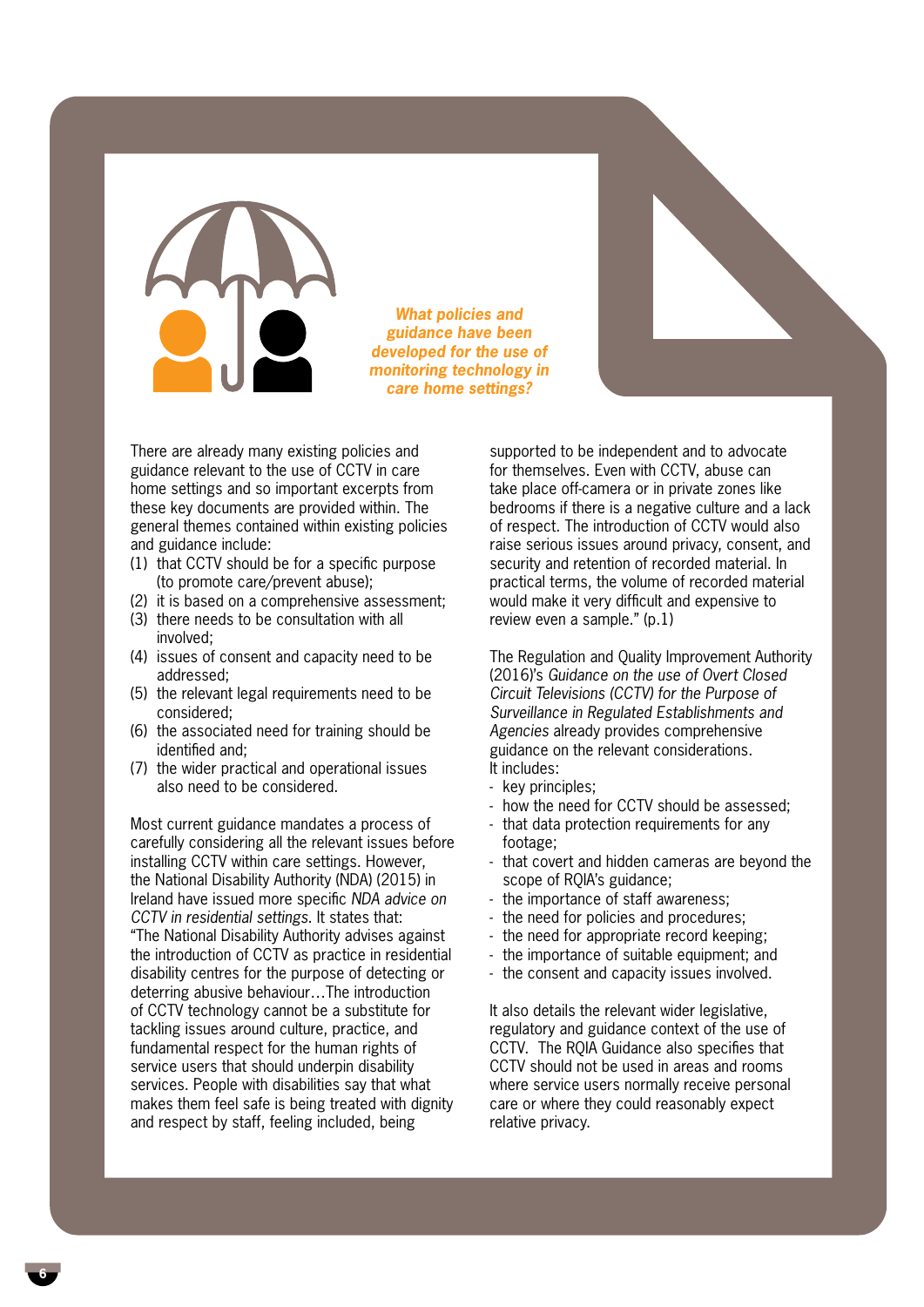

**7**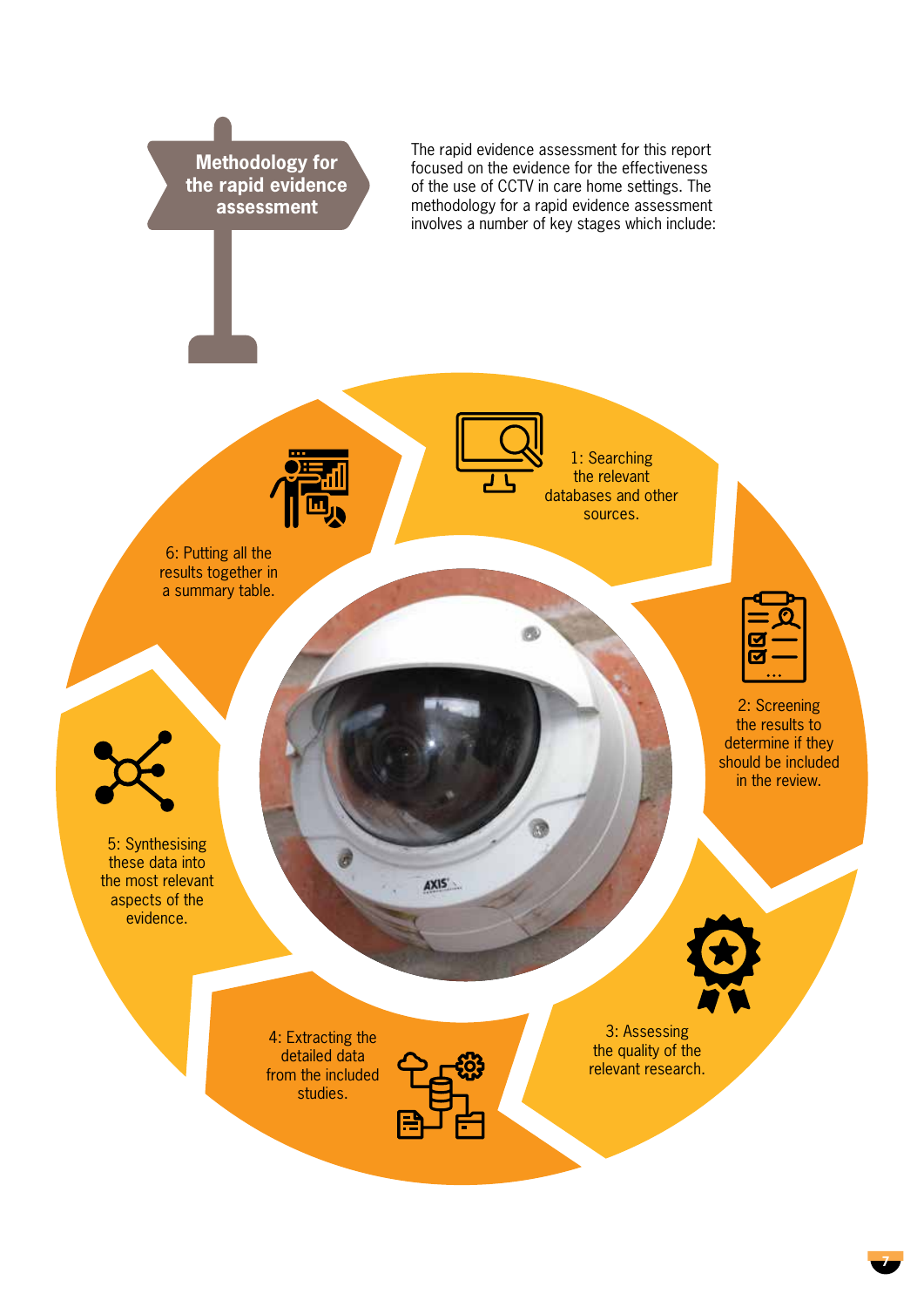# **"Surveillance**

**Technology is not something that should be applied collectively- for example, 'equip every room with a sensor and, while it is there, we might as well turn it on'. Rather, technology should be suited and catered to each individual, with his or her specific needs." (Niemeijer, 2011, p. 306)**

*"Many of the residents have dementia, so how do we ascertain if this is what they would want or not want? Does the family have the right to insist? The resident's dignity may be violated by their own family."* **Staff member (Berridge, 2019, p. 57)**

*"The review has found no evidence that camera surveillance contributes to functional performance gains, increased independence or positive quality of life impacts. There is the possibility that surveillance may reduce costs associated with reduced staffing levels which may have a number of unintended consequences including reduced therapeutic touch and increased physical restraint."* **(Hayward, 2017, p. 129)**

*"You have to offer respect to staff. If these staff don't respect themselves and are devalued as human beings, then how can they deliver sensitive care?"*

HIKVISION

**RCN professional lead for the care of older people Dawne Garrett (Duffin, 2014, p. 8)**

**8**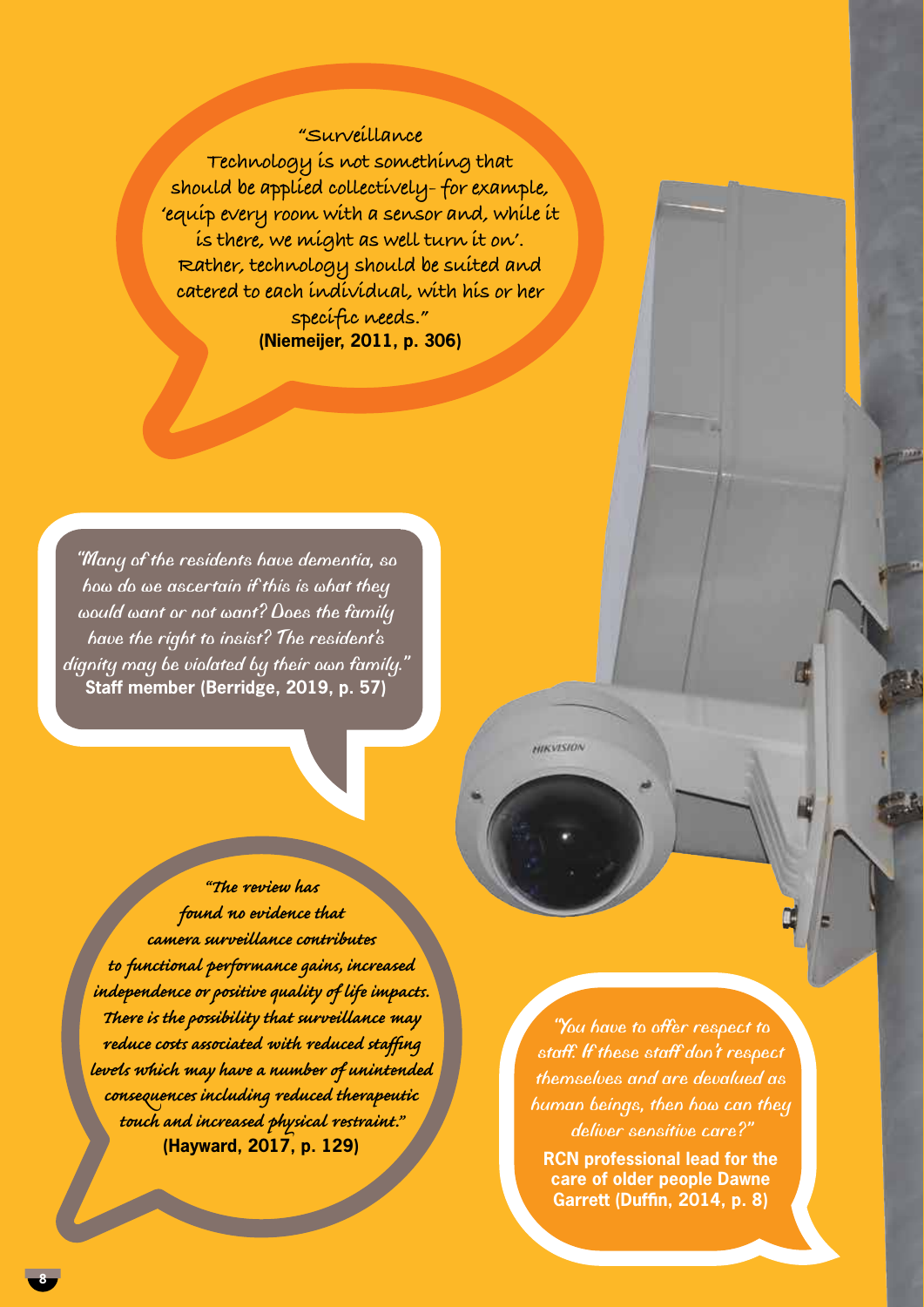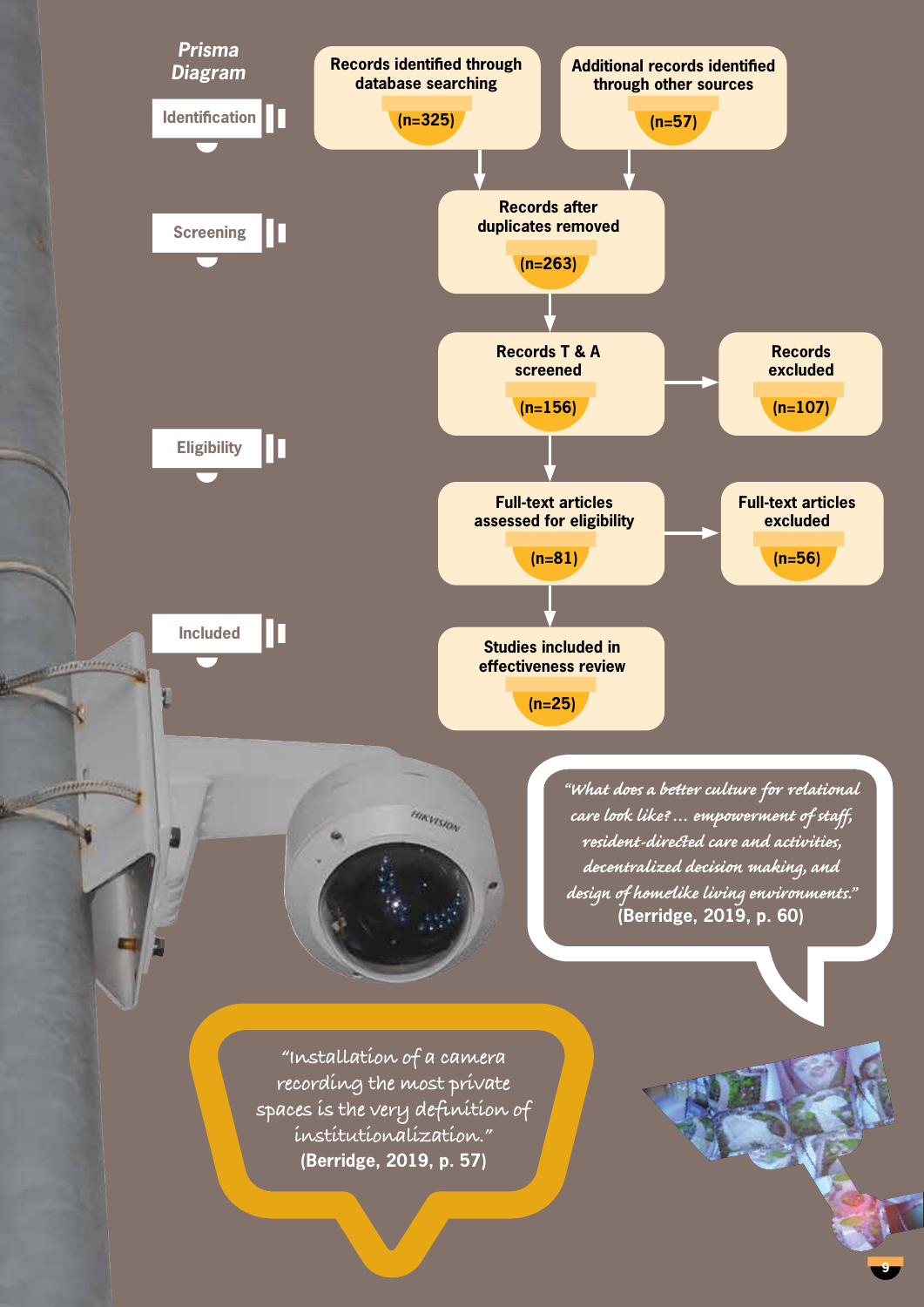*What is the international evidence of the effectiveness of the use of CCTV in care home settings for service users, carers/ families and service providers?* 

A total of 25 research studies were included in the effectiveness review (see Table 1). There were very few studies that actually tested the effectiveness of CCTV within care homes settings, however we included research that had general relevance to the ethical and practical use of monitoring technologies. This included so called 'Smart Home' technologies that can assist people to 'age in place' have types of monitoring often applied in residential care settings. As such, research evaluating alternative assisted technology that can reduce the need for CCTV was included and studies that have investigated attitudes towards surveillance within healthcare settings. One study considered the effectiveness of CCTV as a tool for solving crime, and another one study examined technology to monitor staff performance; both have relevance for the debate.

The majority of studies were qualitative in design (15), seven were quantitative and one study consisted of an economic cost-effectiveness analysis of two randomised control trials (RCTs) of healthcare monitoring. We also included a mixed-methods trial of a home monitoring system and a systematic review of camera surveillance in residential disability settings. Ten studies were based on UK research, others were conducted in Australia (2 studies), the Netherlands (5), Sweden (2), the USA and Canada (5 studies; 6 reports). Most of the research is fairly recent, and although our search strategy was confined to a period of last ten years, half of them had been published within the last five (2015-2019).

The quality of the studies was reasonably low; of the 23 empirical studies, only two employed an RCT methodology to assess 'smart home' technology and CCTV versus physical restraint in dementia patients. A PhD thesis from 2018 used a double RCT design to examine the costeffectiveness of tele-monitoring and tele-healthcare in an English patient sample.

The studies almost exclusively looked at care of older people and people with dementia (n=23). One study concerned residential care of people with learning disabilities and another used CCTV technology to monitor residential inpatient treatment of adolescents. As one of the authors concludes, there is virtually no academic research on the efficacy or residual effects of cameras in care homes (Berridge, 2019).

Hayward's (2017) systematic review identified 43 papers and failed to establish any clear evidence of camera surveillance being effective in protecting the welfare of people with disabilities in residential care. He concluded that it was disliked by people with disabilities and was regarded with suspicion by staff. Functionality was limited and the ethical challenges associated with its deployment are considerable. It is expensive and difficult to trial and there is no evidence that camera surveillance increases functional performance, increases independence or improves quality of life. As with Welsh and Farrington's 2009 review of public area CCTV and crime prevention, the expectations of the use of CCTV often exceeded performance.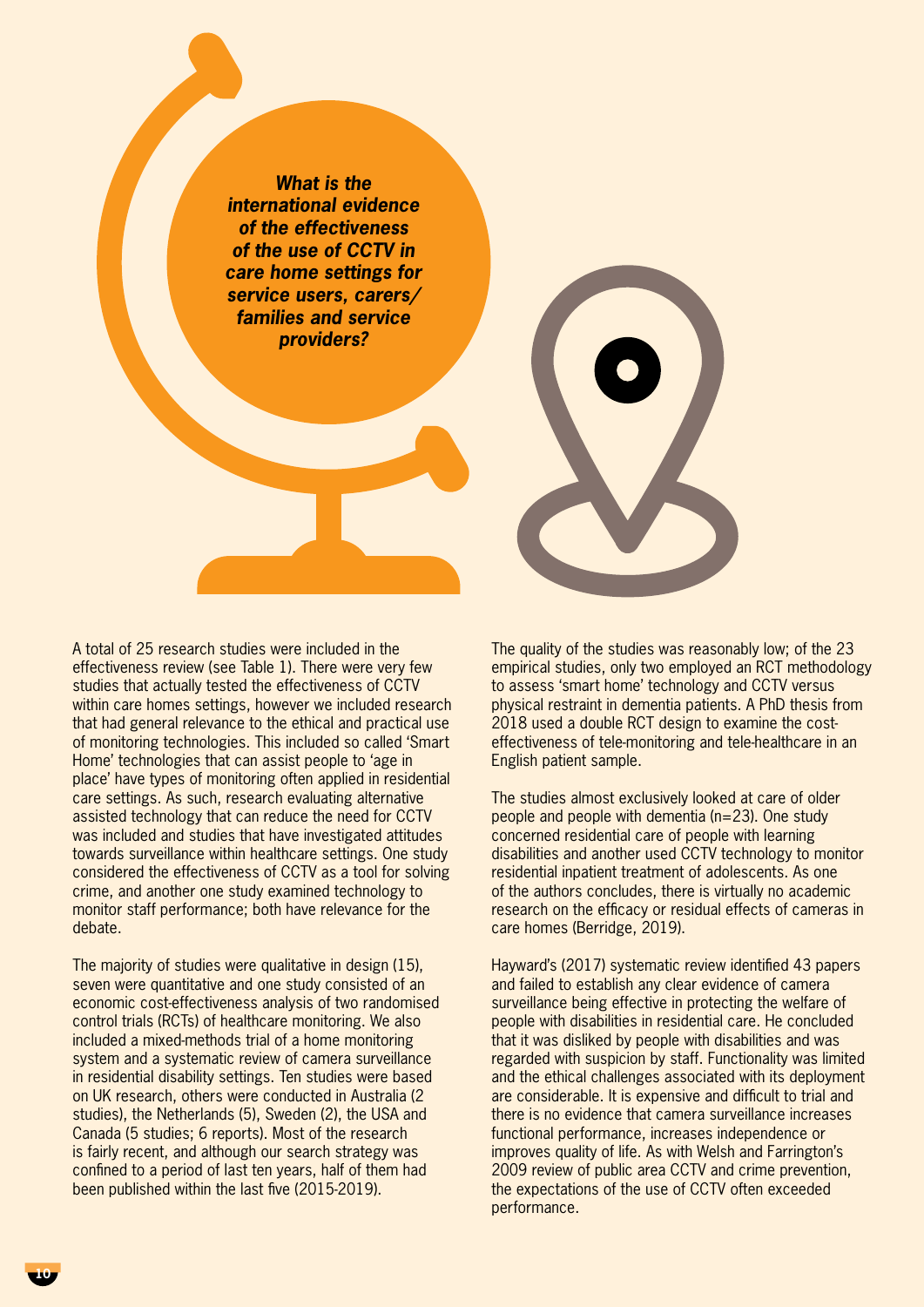|                                   | able 1 - Summary of Included Studies      |                                                                                          |                                                      |                                                                                                                                                                                                                                                                   |                          |
|-----------------------------------|-------------------------------------------|------------------------------------------------------------------------------------------|------------------------------------------------------|-------------------------------------------------------------------------------------------------------------------------------------------------------------------------------------------------------------------------------------------------------------------|--------------------------|
| Study/Country<br><b>ÖR*</b>       | <b>Methods</b>                            | Population                                                                               | Intervention                                         | <b>Summary</b>                                                                                                                                                                                                                                                    | Quality<br><b>Rating</b> |
| Ashby 2017<br>UK                  | Quantitative Secondary<br>data analysis   | General population                                                                       | by British Transport Police<br>CCTV footage captured | CCTV significantly increased the chances of solving a crime except<br>for covert crimes (e.g. drug/weapon carrying & fraud.                                                                                                                                       |                          |
| Berridge 2017<br>USA              | Semi-structured interviews<br>Qualitative | Older residents, family,<br>tech & SW staff (independent<br>living residence) $(N = 41)$ | QuietCare' passive<br>monitoring system              | being watched. Use technology to reduce social isolation & make<br>Priorities of residents often different to those providing care.<br>Threats to autonomy because of the alert system, fear of<br>contact with staff. Very poor uptake (2%)                      |                          |
| Berridge 2019<br>USA              | Online survey<br>Quantitative             | Healthcare professionals<br>$(N = 273)$                                                  | Views of camera<br>surveillance                      | & institutionalises care. Negative impact on staff - culture of mistrust.<br>Disadvantages outweigh the advantages. Undermines privacy, dignity<br>Culture change required to promote relational model of care.                                                   | +                        |
| Boström 2013<br>Sweden            | Focus group interviews<br>Qualitative     | $(N = 5$ focus groups)<br>Older people                                                   | Passive monitoring                                   | Older people have ambivalent feelings towards technology<br>- reduced their autonomy & control over their own lives.                                                                                                                                              | $\blacksquare$           |
| Bradford 2018<br>Australia        | Qualitative interviews                    | Older people<br>$(N = 8)$                                                                | Smart Homes                                          | Positive experiences - increased family communication<br>& health autonomy.                                                                                                                                                                                       | ×                        |
| <b>Brown 2010</b><br>$\leq$       | Quantitative Survey                       | Home care workers<br>$(N = 266)$                                                         | Technology for<br>tracking staff                     | Increased impersonality of care & disillusionment with management.                                                                                                                                                                                                | +                        |
| Essén 2008<br>Sweden              | Qualitative Interviews                    | Older people<br>$(N = 17)$                                                               | Smart Homes                                          | Care surveillance was seen as enabling - "feeling cared for".                                                                                                                                                                                                     | ×                        |
| Eyers 2013<br>UK                  | Qualitative Interviews                    | Older people care home<br>residents $(N = 14)$ ;<br>care home staff<br>$(N = 13)$        | Passive monitoring                                   | Relationship-based care supported by technology could improve<br>older people's sleep in care homes.                                                                                                                                                              | ٠                        |
| Geertsema 2017<br>The Netherlands | Quantitative                              | Epilepsy patients in<br>residential care                                                 | Development of an<br>algorithm to help               | seizure detection algorithm in residential care for patients with<br>Observation of CCTV data to develop a successful noncontact<br>predict seizures nocturnal convulsive epilepsy.                                                                               | ı                        |
| Gibson 2019<br>UK                 | qualitative interviews<br>Semi-structured | family carers $(N = 26)$<br>People with dementia<br>$(N = 13);$                          | Smart Homes                                          | people with dementia. Little knowledge or support available from<br>healthcare professionals. Off the shelf products bought by family<br>Importance of habitual routines when introducing technology for<br>members often provided appropriate levels of support. | ı                        |

\* Quality Rating (QR) - Each study was briefly assessed for quality and relevance to the review and scored as<br>++ (high quality and relevance); + (moderate quality and/or relevance) and – (low quality or relevance) and any ++ (high quality and relevance); + (moderate quality and/or relevance) and – (low quality or relevance) and any specific quality issues considered. \* Quality Rating (QR) - Each study was briefly assessed for quality and relevance to the review and scored as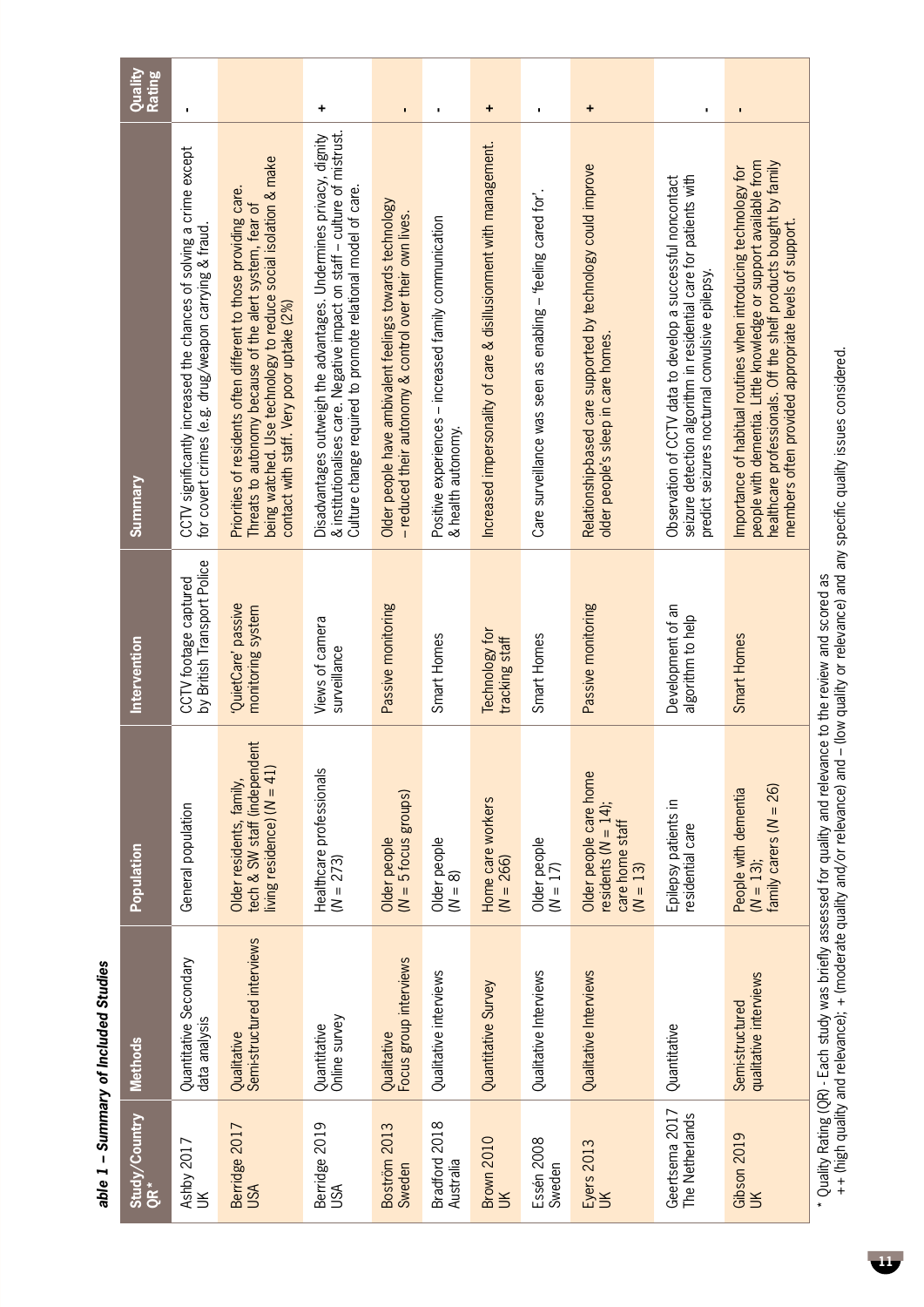| Quality<br><b>Rating</b> | ٠                                                                                                                                                                                                                                                                                                                        | ٠                                                                                                                                           | $^\ddag$                                                                                                                               | +                                                                                                   |                                                                                                             | $\blacksquare$                                                                                         | +                                                                                                                                                                                                                                                                                                                                                                                                                                    |                                                                                                                                                                    |
|--------------------------|--------------------------------------------------------------------------------------------------------------------------------------------------------------------------------------------------------------------------------------------------------------------------------------------------------------------------|---------------------------------------------------------------------------------------------------------------------------------------------|----------------------------------------------------------------------------------------------------------------------------------------|-----------------------------------------------------------------------------------------------------|-------------------------------------------------------------------------------------------------------------|--------------------------------------------------------------------------------------------------------|--------------------------------------------------------------------------------------------------------------------------------------------------------------------------------------------------------------------------------------------------------------------------------------------------------------------------------------------------------------------------------------------------------------------------------------|--------------------------------------------------------------------------------------------------------------------------------------------------------------------|
| <u>Summary</u>           | More reservations about telecare. Developed an ethical checklist for<br>Evaluation of the equipment & the ethical decision making of the<br>3 groups involved. It the equipment is efficacious, it is ethical.<br>Autonomy promoting devices were considered more ethical<br>professionals assessing possible use of AT. | Residents & relatives not involved in the decision-making which limits<br>understanding of technology. Mistrust between staff & management. | protecting the welfare of people with disabilities in residential care.<br>No clear evidence of camera surveillance being effective in | Did not improve self-reported QoL & other outcomes, nor reduce<br>the cost of health & social care. | Security staff detected a total of 459 risky activities compared to 6<br>detected by overnight awake staff. | Video surveillance increased mutual benefits for clinicians & improved<br>self-care & care for others. | negative. Establishment of habits & norms engender feelings of safety<br>for monitoring & replacing social supports with technology negatively<br>willing 'monitor' to act as support. Importance of informed consent.<br>& security. Other social network support systems reduce the need<br>impacts on feelings of safety & security. System also relies on a<br>Pre- & post 6-12 week field trials. Infringement of privacy was a | be useful for designing & implementing video solutions for dementia<br>Supportive of use of cameras in the home, workshop method could<br>patients & their carers. |
| Intervention             | Assistive technology                                                                                                                                                                                                                                                                                                     | Passive monitoring                                                                                                                          | Camera surveillance                                                                                                                    | Tele-monitoring<br>Tele-health,                                                                     | overnight awake staff<br>Security staff video<br>bedrooms during<br>observation vs.<br>night-time           | Video-based<br>intervention                                                                            | passive monitoring<br>Home 'safety'                                                                                                                                                                                                                                                                                                                                                                                                  | $M^{\prime}$                                                                                                                                                       |
| Population               | $N = 2$ sheltered accommodation;<br>$N = 1$ home with partner;<br>$N = 2$ home alone)<br>family & professional carers<br>People with dementia, their<br>$(N = 4$ residential care;                                                                                                                                       | Relatives $(N = 9)$<br>Staff ( $N = 24$ )<br><b>Residents</b><br>$(N = 9)$                                                                  | People with disabilities<br>in residential care                                                                                        | General population                                                                                  | Treatment for sexual abuse<br>Adolescent Residential<br>trauma                                              | Hospital spinal unit                                                                                   | Older people interviews live<br>field trials $1 (N = 24)$<br>and trial $2 (N = 43)$                                                                                                                                                                                                                                                                                                                                                  | $\widehat{\mathcal{N}}$<br>& dementia carers ( $N = 22$<br>People with dementia $(N =$                                                                             |
| <b>Methods</b>           | Qualitative Semi-structured<br>N=9 triads (people with<br>dementia, carers,<br>interviews $(N=27)$<br>professionals)                                                                                                                                                                                                     | case record review, other<br>(interviews, observation,<br>Qualitative Embedded<br>multiple case study<br>documentation)                     | Systematic review                                                                                                                      | Economic cost-benefit<br>analysis of 2 RCTs                                                         | Observation<br>Qualitative                                                                                  | Observation<br>Qualitative                                                                             | Mixed methods evaluation<br>of home monitoring<br>technology                                                                                                                                                                                                                                                                                                                                                                         | Qualitative Workshops                                                                                                                                              |
| Study/Country<br>QR*     | Godwin 2012<br>$\leq$                                                                                                                                                                                                                                                                                                    | Hall 2017, 2019<br>$\geq$                                                                                                                   | Hayward 2015<br>N/A                                                                                                                    | Henderson 2018<br>$\leq$                                                                            | <b>Hill 2012</b><br>USA                                                                                     | ledema 2010<br>Australia                                                                               | Lie 2015<br>UK                                                                                                                                                                                                                                                                                                                                                                                                                       | Mulvenna 2017<br>UK (NI)                                                                                                                                           |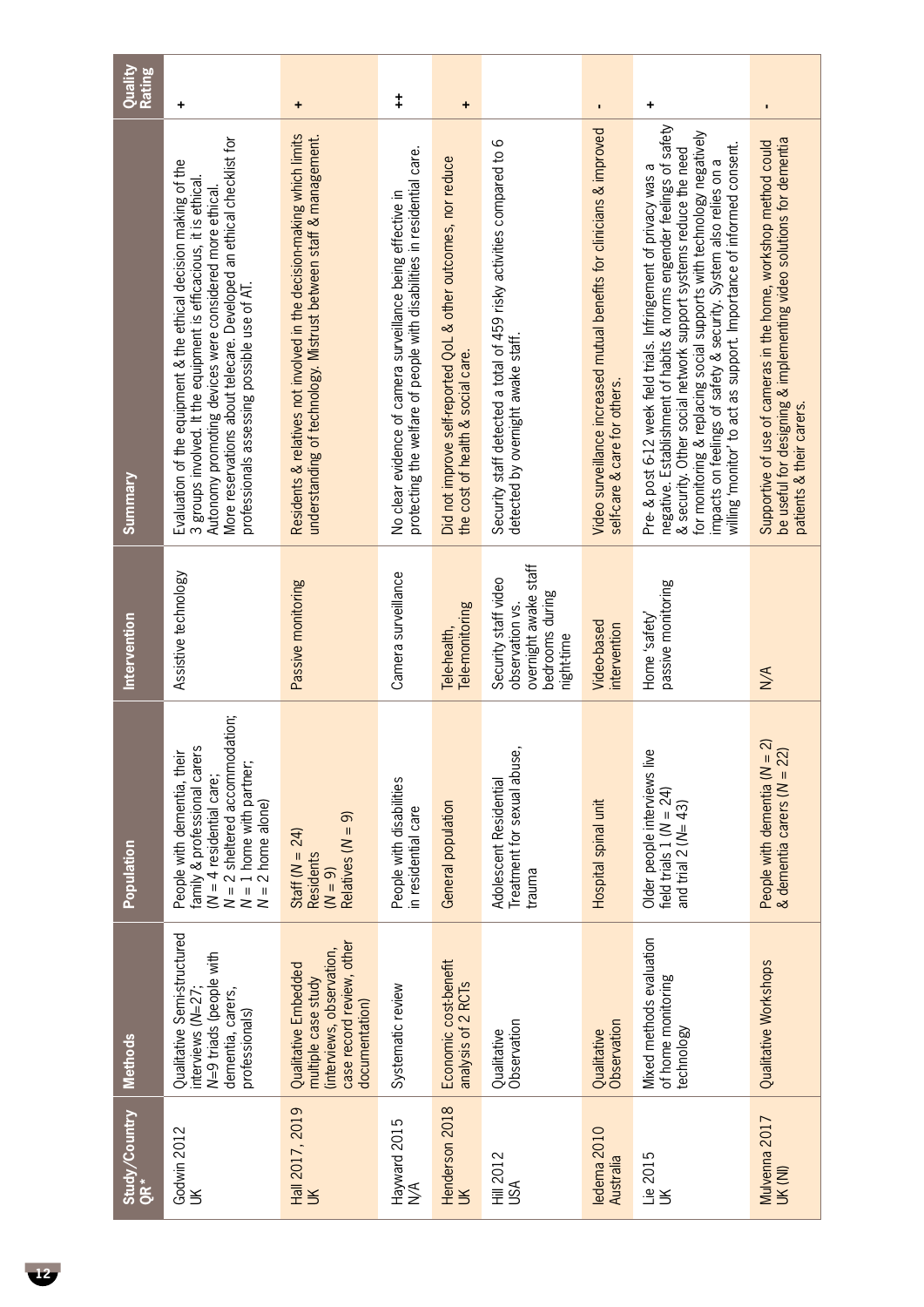| Quality<br><b>Rating</b> | ٠                                                                                                                                                                                                                                                                                                                                                 | $\blacksquare$                                                                                        |                                                                                                                                                                                                                           | ٠                                                                                                                                                                                                                        | +                                                                                                                                                                                                                                                                 | $\blacksquare$                                                                                                                                                                                                           | +                                                                                                                                   |
|--------------------------|---------------------------------------------------------------------------------------------------------------------------------------------------------------------------------------------------------------------------------------------------------------------------------------------------------------------------------------------------|-------------------------------------------------------------------------------------------------------|---------------------------------------------------------------------------------------------------------------------------------------------------------------------------------------------------------------------------|--------------------------------------------------------------------------------------------------------------------------------------------------------------------------------------------------------------------------|-------------------------------------------------------------------------------------------------------------------------------------------------------------------------------------------------------------------------------------------------------------------|--------------------------------------------------------------------------------------------------------------------------------------------------------------------------------------------------------------------------|-------------------------------------------------------------------------------------------------------------------------------------|
| Summary                  | spaces to wander. Electronic bracelets offered some level of freedom<br>however cameras were seen as inherently intrusive. Some wearable<br>discussed. Supports person-centred approach, no one size fits all.<br>Technology might increase autonomy as it can open up new safe<br>technology can be seen as stigmatising. Issues of consent also | Often falls were caused by poor ergonomic design, call for better<br>housing & redesign of furniture. | surveillance had better QoL but when controlling for confounders<br>Multilevel longitudinal regression found that residents subject to<br>this was not significant. Sample size too small to generate any<br>conclusions. | Some difficulties with technology but participants would recommend<br>physical & cognitive health while the experimental group maintained<br>their use. Control group experienced some deterioration in their<br>theirs. | Video monitoring particularly helpful for detection of tonic seizures,<br>seizures late in the evening/early morning & facilitate detection<br>of seizures requiring intervention. Costs are high, need for<br>development of reliable seizure detection devices. | de-medicalised within facilities & seen as a therapeutic approach.<br>Surveillance technologies could support this instead of secured<br>2 contrasting dementia care facilities. Wandering should be<br>ocked doors etc. | supplemental to physical restraints, rather than as an alternative.<br>Dementia care professionals consider surveillance technology |
| Intervention             | both settings including<br>automatic doors. GPS<br>acoustic surveillance,<br>Range of AT in use in<br>electronic bracelets,<br>& acoustic sensors,<br>DCET phones,<br>tags & video<br>surveillance<br>movement                                                                                                                                    | Observation of CCTV<br>footage of falls                                                               | CCTV vs physical<br>restraint                                                                                                                                                                                             | Smart Homes                                                                                                                                                                                                              | acoustic detection<br>Video monitoring,<br>motion sensors<br>systems & bed                                                                                                                                                                                        | technologies<br>Surveillance                                                                                                                                                                                             | physical restraint<br>Surveillance vs                                                                                               |
| Population               | clients)<br>$(N = 43$ clients) & a residential<br>€<br>Interviews with staff ( $N = 1$<br>care facility for ID ( $N = 42$<br>& interviews 340 hours of<br>observation in a dementia<br>care unit                                                                                                                                                  | Care home residents                                                                                   | with physical restraints<br>$(M = 22)$<br>Nursing home patients<br>with tech ( $N = 170$ );                                                                                                                               | Older people<br>$(N = 114)$                                                                                                                                                                                              | epilepsy & severe learning<br>individuals with refractory<br>Residential care unit for<br>disabilities                                                                                                                                                            | Dementia care facilities                                                                                                                                                                                                 | Care professionals from 7<br>seven dementia nursing<br>homes $(N = 9)$                                                              |
| <b>Methods</b>           | Ethnographic field study<br>Qualitative                                                                                                                                                                                                                                                                                                           | Qualitative Observation                                                                               |                                                                                                                                                                                                                           | Quantitative RCT                                                                                                                                                                                                         | Quantitative                                                                                                                                                                                                                                                      | Observation<br>Qualitative                                                                                                                                                                                               | Qualitative Semi-structured<br>interviews & focus groups                                                                            |
| Study/Country<br>QR*     | The Netherlands<br>Niemeijer 2016                                                                                                                                                                                                                                                                                                                 | Robinovitch 2013<br>Canada                                                                            | te Boekhorst 2013 Quantitative<br>The Netherlands                                                                                                                                                                         | Tomita 2007<br>USA                                                                                                                                                                                                       | The Netherlands<br>van der Lende<br>2016                                                                                                                                                                                                                          | <b>Wigg 2010</b><br>USA                                                                                                                                                                                                  | The Netherlands<br>Zwijsen 2012                                                                                                     |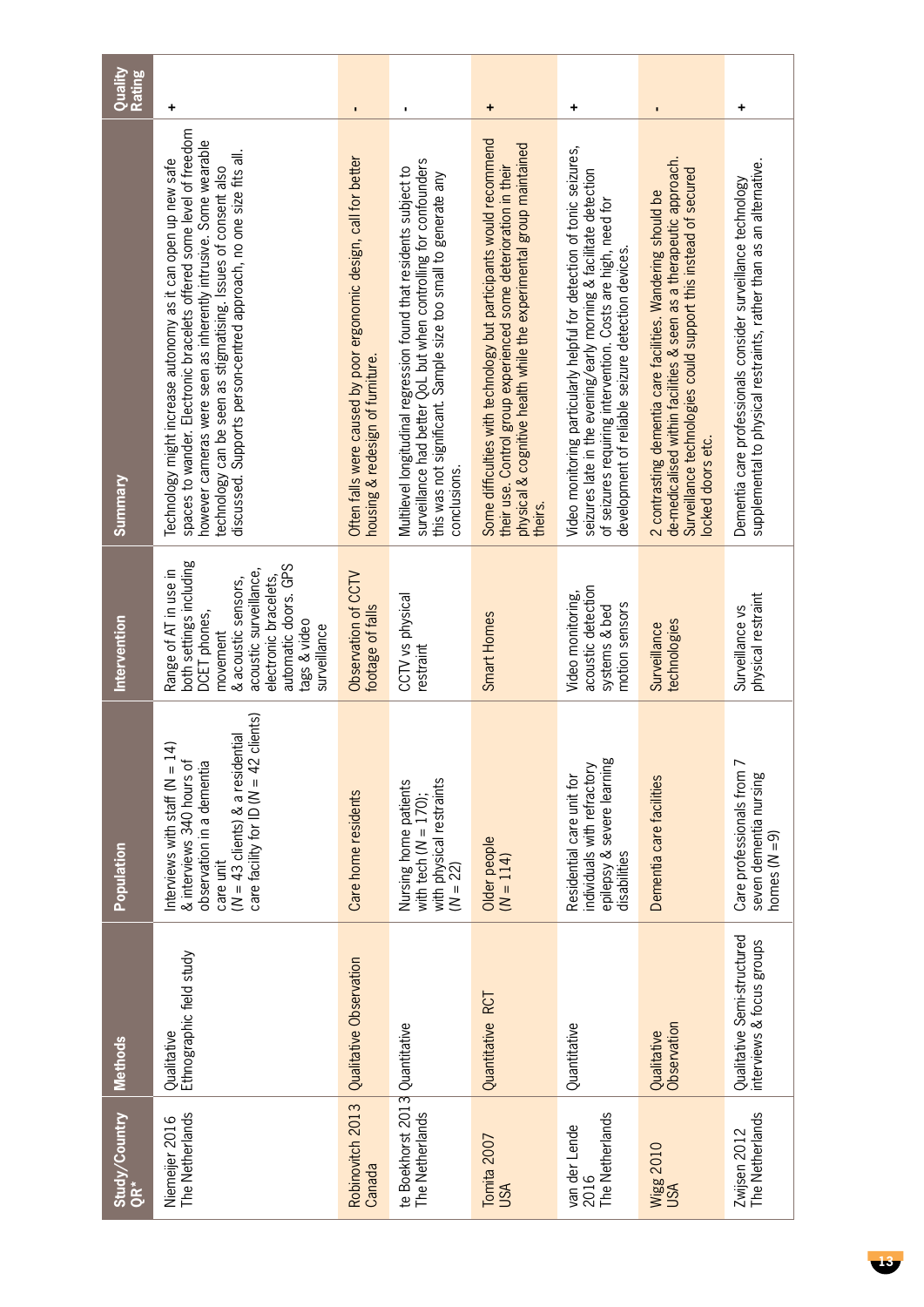# Key themes in the available evidence





**The tension between the needs of residents, their family members and those providing care**



**Issues relevant to relationshipbased care, cultural change and the institutionalisation of care settings**



**The potential for CCTV to improve care**



**The possible impact of creating a culture of mistrust, the negative impact on staff**

**The importance of consulting with all stakeholders**



**Data security relevant to the recorded information**



**as a crime solving tool** 



**CCTV's uses in identifying and monitoring health behaviours**



**Issues of consent, capacity and best interests**



**In the context of limited resources, cost effectiveness**

**Issues of accountability**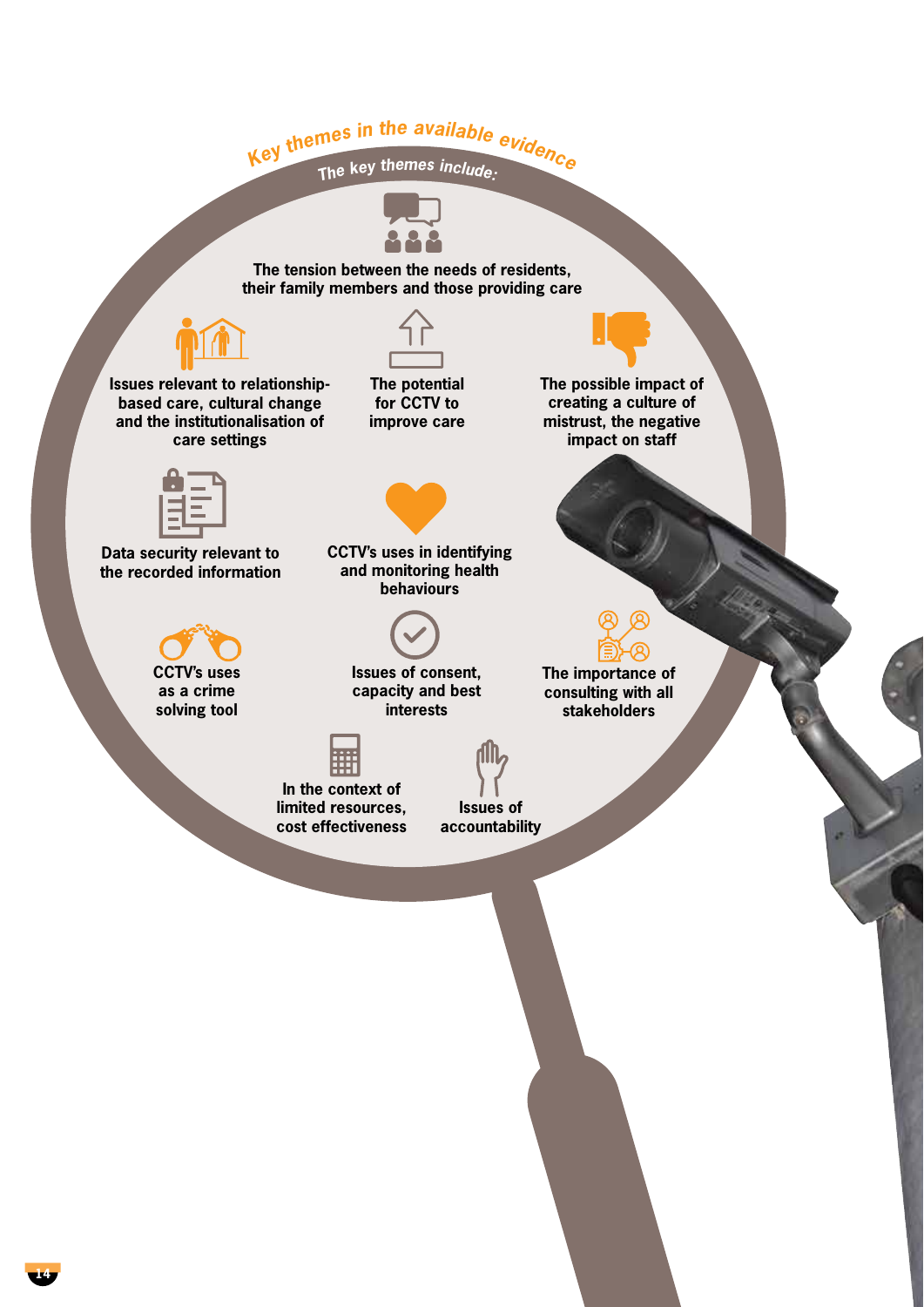*What are the possible implications of the current debates and evidence for law, policy, service provision and practice in Northern Ireland?*

**Based on the rapid evidence assessment there is insufficient research evidence to support the proposal to use CCTV in care home settings. There are a range of complex debates involved which do also need to be considered and addressed but the available research evidence does not support its use. The report also highlights that the relevant legal issues (especially regarding covert surveillance) are also complex. If CCTV is proposed, as the current policies and guidance highlight, consultation, consent and best interests are central considerations. The practical and operational issues are also important.** 

> *References – please see the full report*